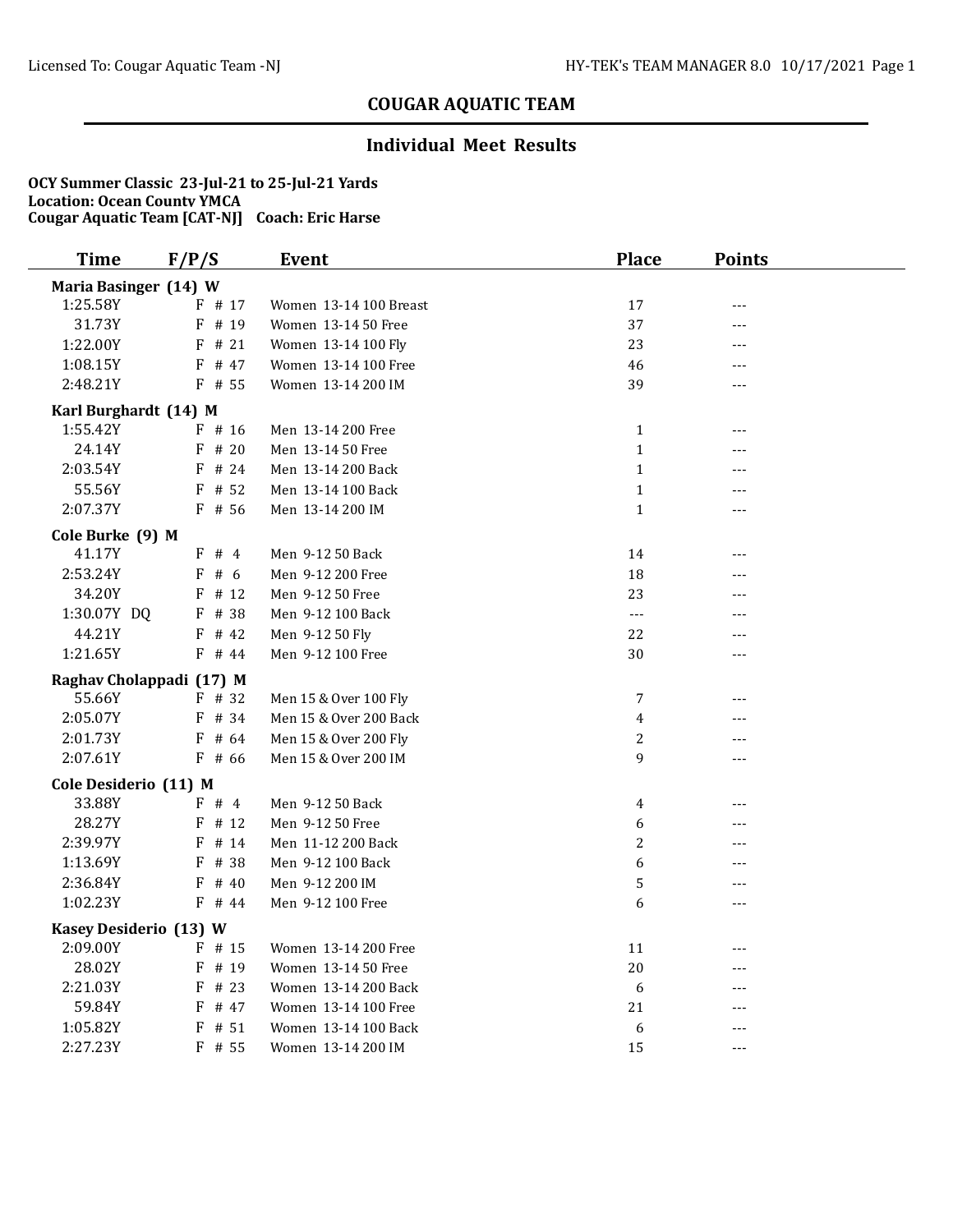### **Individual Meet Results**

| <b>Time</b>            | F/P/S     | Event                      | <b>Place</b> | <b>Points</b> |  |
|------------------------|-----------|----------------------------|--------------|---------------|--|
| Avery Dollard (14) W   |           |                            |              |               |  |
| 26.71Y                 | F # 19    | Women 13-14 50 Free        | 5            | $---$         |  |
| 1:02.04Y               | F<br># 21 | Women 13-14 100 Fly        | 4            | ---           |  |
| 2:20.76Y               | # 23<br>F | Women 13-14 200 Back       | 5            | ---           |  |
| 57.55Y                 | F<br># 47 | Women 13-14 100 Free       | 8            | ---           |  |
| 1:04.89Y               | $F$ # 51  | Women 13-14 100 Back       | 4            | ---           |  |
| 2:18.04Y               | $F$ # 53  | Women 13-14 200 Fly        | 3            | $---$         |  |
| Lindsay Driever (16) W |           |                            |              |               |  |
| 2:01.36Y               | $F$ # 25  | Women 15 & Over 200 Free   | 7            | $---$         |  |
| 27.23Y                 | $F$ # 29  | Women 15 & Over 50 Free    | 23           |               |  |
| 1:04.07Y               | $F$ # 31  | Women 15 & Over 100 Fly    | 15           |               |  |
| 57.82Y                 | $F$ # 57  | Women 15 & Over 100 Free   | 18           | ---           |  |
| 2:22.83Y               | $F$ # 63  | Women 15 & Over 200 Fly    | 7            | ---           |  |
| 2:25.05Y               | $F$ # 65  | Women 15 & Over 200 IM     | 21           | ---           |  |
| Logan Driever (16) M   |           |                            |              |               |  |
| 1:54.15Y               | $F$ # 26  | Men 15 & Over 200 Free     | 10           | ---           |  |
| 59.26Y                 | F # 32    | Men 15 & Over 100 Fly      | 18           | ---           |  |
| 2:12.13Y               | # 34<br>F | Men 15 & Over 200 Back     | 9            | ---           |  |
| 54.40Y                 | # 58<br>F | Men 15 & Over 100 Free     | 24           |               |  |
| 2:05.45Y               | F<br># 64 | Men 15 & Over 200 Fly      | 5            |               |  |
| 2:13.10Y               | $F$ # 66  | Men 15 & Over 200 IM       | 19           | $---$         |  |
| Dina Drogin (16) W     |           |                            |              |               |  |
| 1:14.66Y               | # 27<br>F | Women 15 & Over 100 Breast | 10           | $---$         |  |
| 28.25Y                 | F # 29    | Women 15 & Over 50 Free    | 29           | ---           |  |
| 2:42.55Y               | $F$ # 59  | Women 15 & Over 200 Breast | 9            | $---$         |  |
| 2:28.34Y               | $F$ # 65  | Women 15 & Over 200 IM     | 29           | ---           |  |
| Ivie Drogin (14) W     |           |                            |              |               |  |
| 1:15.85Y               | $F$ # 17  | Women 13-14 100 Breast     | 8            | ---           |  |
| 27.69Y                 | $F$ # 19  | Women 13-14 50 Free        | $17\,$       |               |  |
| 2:23.96Y               | $F$ # 23  | Women 13-14 200 Back       | 8            | ---           |  |
| 2:39.38Y               | $F$ # 49  | Women 13-14 200 Breast     | 3            |               |  |
| 1:05.43Y               | F<br># 51 | Women 13-14 100 Back       | 5            | $---$         |  |
| 2:24.55Y               | $F$ # 55  | Women 13-14 200 IM         | 10           | $- - -$       |  |
| Mia Dungo (14) W       |           |                            |              |               |  |
| 1:19.43Y               | $F$ # 17  | Women 13-14 100 Breast     | 12           | $---$         |  |
| 29.08Y                 | F # 19    | Women 13-14 50 Free        | 28           |               |  |
| 2:30.47Y               | # 23<br>F | Women 13-14 200 Back       | 14           |               |  |
| 1:03.52Y               | $F$ # 47  | Women 13-14 100 Free       | 39           |               |  |
| 1:10.93Y               | $F$ # 51  | Women 13-14 100 Back       | 22           |               |  |
| 2:33.53Y               | $F$ # 55  | Women 13-14 200 IM         | 28           | ---           |  |
|                        |           |                            |              |               |  |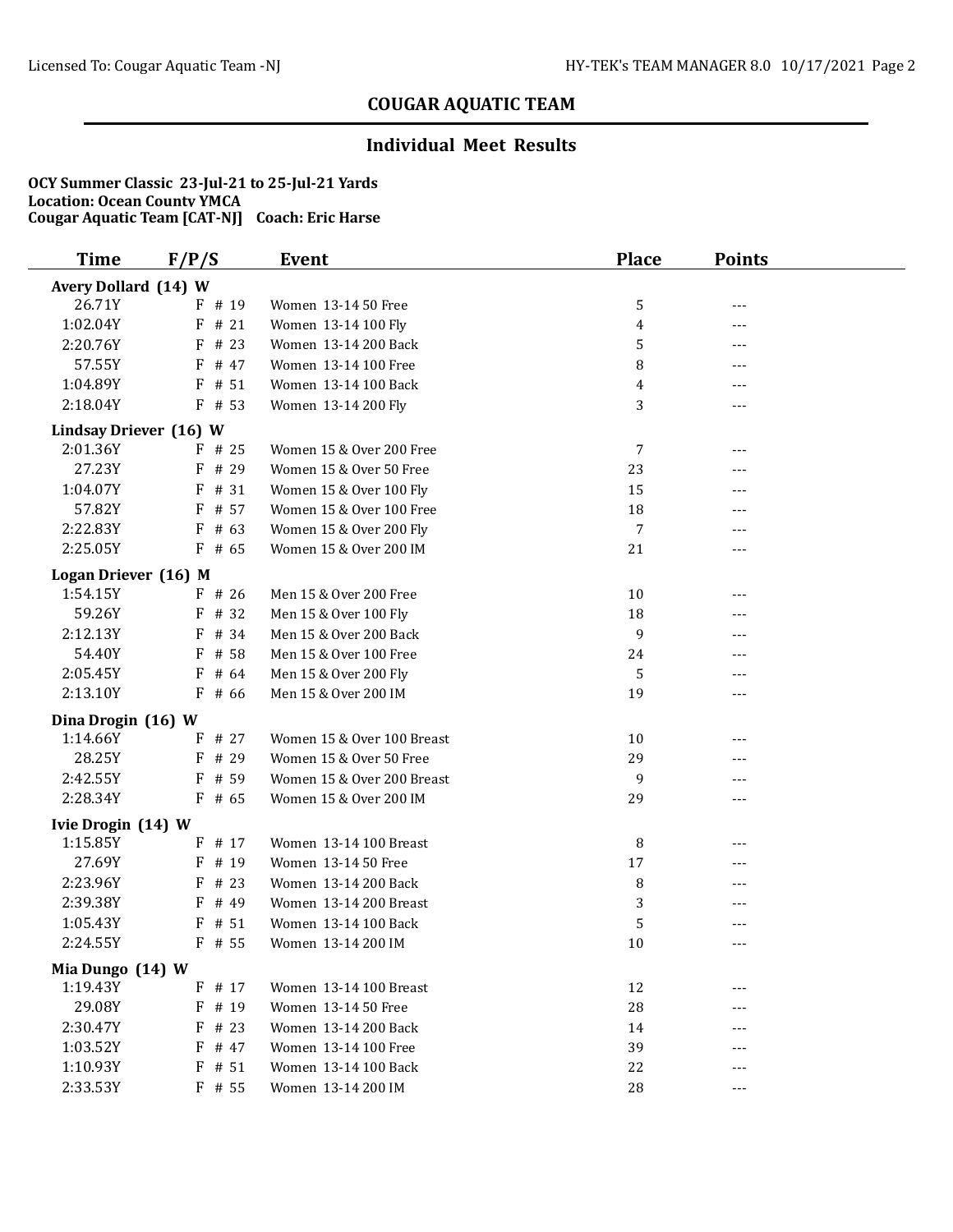### **Individual Meet Results**

| <b>Time</b>            | F/P/S     | Event                    | <b>Place</b> | <b>Points</b> |  |
|------------------------|-----------|--------------------------|--------------|---------------|--|
| Julianne Eckert (17) W |           |                          |              |               |  |
| 2:08.50Y               | $F$ # 25  | Women 15 & Over 200 Free | 18           | ---           |  |
| 28.09Y                 | F # 29    | Women 15 & Over 50 Free  | 27           | ---           |  |
| 1:10.15Y               | # 31<br>F | Women 15 & Over 100 Fly  | 24           | ---           |  |
| 1:00.97Y               | F # 57    | Women 15 & Over 100 Free | 31           | ---           |  |
| 1:10.18Y               | $F$ # 61  | Women 15 & Over 100 Back | 25           | ---           |  |
| 2:37.09Y               | $F$ # 63  | Women 15 & Over 200 Fly  | 12           | ---           |  |
| Hannah Ewing (15) W    |           |                          |              |               |  |
| 2:05.91Y               | $F$ # 25  | Women 15 & Over 200 Free | 14           | ---           |  |
| 26.95Y                 | $F$ # 29  | Women 15 & Over 50 Free  | 20           | ---           |  |
| 2:24.21Y               | $F$ # 33  | Women 15 & Over 200 Back | 14           |               |  |
| 59.50Y                 | $F$ # 57  | Women 15 & Over 100 Free | 26           | ---           |  |
| 1:08.96Y               | $F$ # 61  | Women 15 & Over 100 Back | 24           |               |  |
| 2:29.71Y               | $F$ # 65  | Women 15 & Over 200 IM   | 31           | ---           |  |
| Mason Ewing (11) M     |           |                          |              |               |  |
| 38.28Y                 | F#4       | Men 9-12 50 Back         | 11           | ---           |  |
| 2:55.44Y               | # 6<br>F  | Men 9-12 200 Free        | 19           | ---           |  |
| 33.91Y                 | # 12<br>F | Men 9-12 50 Free         | 22           |               |  |
| 1:23.89Y               | # 38<br>F | Men 9-12 100 Back        | 13           | ---           |  |
| 43.80Y                 | $F$ # 42  | Men 9-12 50 Fly          | 20           |               |  |
| 1:19.13Y               | $F$ # 44  | Men 9-12 100 Free        | 26           | ---           |  |
| Alexander Frame (15) M |           |                          |              |               |  |
| 1:50.55Y               | $F$ # 26  | Men 15 & Over 200 Free   | 4            | ---           |  |
| 23.63Y                 | $F$ # 30  | Men 15 & Over 50 Free    | 11           | ---           |  |
| 2:11.07Y               | F # 34    | Men 15 & Over 200 Back   | 7            | ---           |  |
| 51.47Y                 | F<br># 58 | Men 15 & Over 100 Free   | 11           | ---           |  |
| 1:00.55Y               | $F$ # 62  | Men 15 & Over 100 Back   | 13           |               |  |
| 2:16.83Y               | $F$ # 66  | Men 15 & Over 200 IM     | 23           | ---           |  |
| Luke Gardner (13) M    |           |                          |              |               |  |
| 2:09.70Y               | $F$ # 16  | Men 13-14 200 Free       | 12           |               |  |
| 1:15.61Y               | $F$ # 18  | Men 13-14 100 Breast     | 4            | ---           |  |
| 27.54Y                 | # 20<br>F | Men 13-14 50 Free        | 14           | ---           |  |
| 57.81Y                 | F # 48    | Men 13-14 100 Free       | 16           | ---           |  |
| 2:42.97Y               | $F$ # 50  | Men 13-14 200 Breast     | 4            | ---           |  |
| 2:25.11Y               | $F$ # 56  | Men 13-14 200 IM         | 12           |               |  |
| Thomas Gaughan (15) M  |           |                          |              |               |  |
| 1:54.98Y               | $F$ # 26  | Men 15 & Over 200 Free   | 12           | ---           |  |
| 24.32Y                 | $F$ # 30  | Men 15 & Over 50 Free    | 20           |               |  |
| 2:18.58Y               | F # 34    | Men 15 & Over 200 Back   | 11           |               |  |
| 51.77Y                 | $F$ # 58  | Men 15 & Over 100 Free   | 13           |               |  |
| 2:32.08Y               | $F$ # 60  | Men 15 & Over 200 Breast | 11           |               |  |
| 2:11.21Y               | $F$ # 66  | Men 15 & Over 200 IM     | 16           | ---           |  |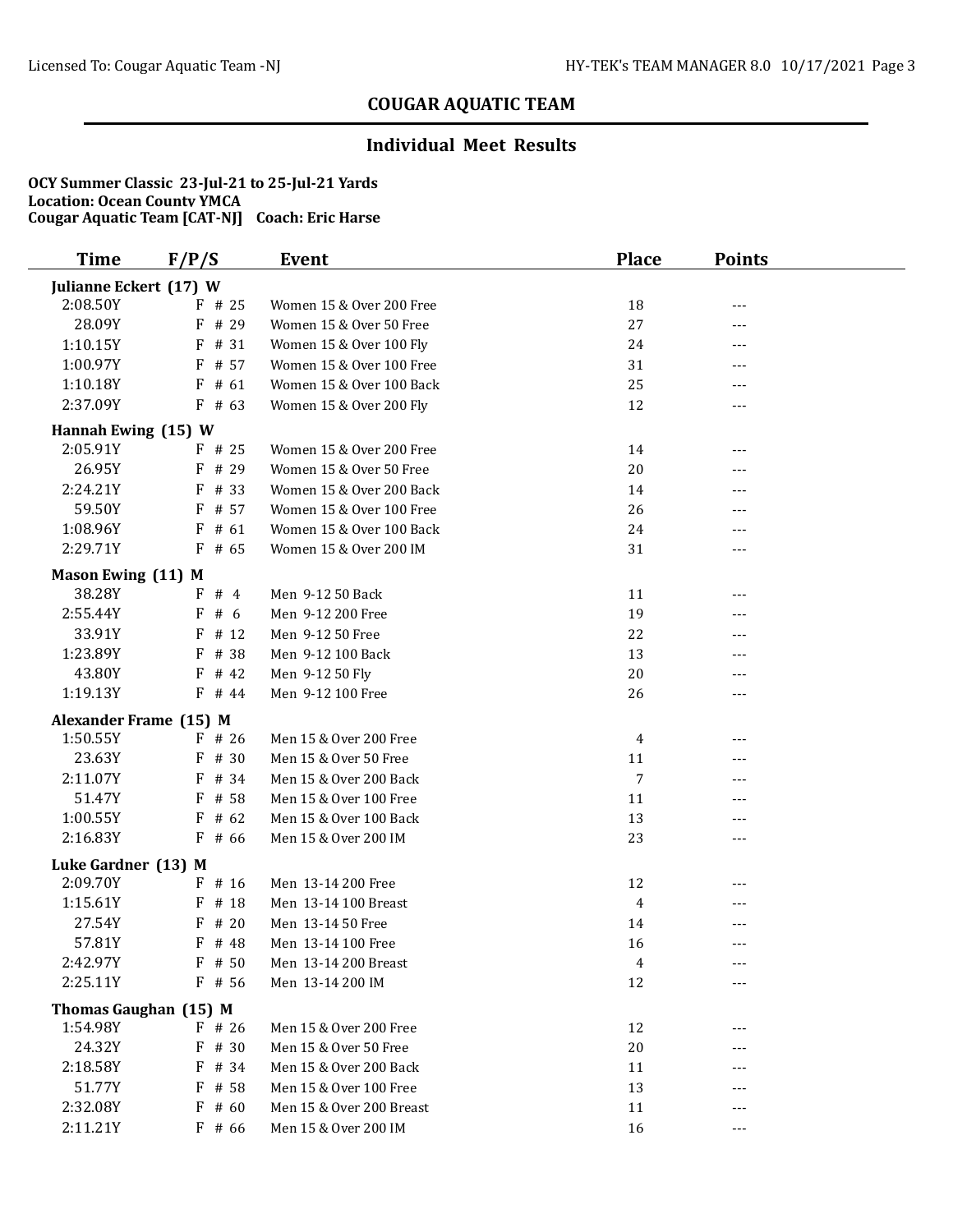### **Individual Meet Results**

| <b>Time</b>             | F/P/S     | Event                    | <b>Place</b>   | <b>Points</b> |  |
|-------------------------|-----------|--------------------------|----------------|---------------|--|
| Keira Gilligan (14) W   |           |                          |                |               |  |
| 27.83Y                  | F # 19    | Women 13-14 50 Free      | 18             | ---           |  |
| 2:24.39Y                | $F$ # 23  | Women 13-14 200 Back     | 9              |               |  |
| 1:00.30Y                | $F$ # 47  | Women 13-14 100 Free     | 25             | ---           |  |
| 1:06.89Y                | $F$ # 51  | Women 13-14 100 Back     | 10             | ---           |  |
| 2:30.40Y                | $F$ # 55  | Women 13-14 200 IM       | 21             | ---           |  |
| Reagan Gilligan (14) W  |           |                          |                |               |  |
| 1:09.19Y                | $F$ # 17  | Women 13-14 100 Breast   | $\mathbf{1}$   | $---$         |  |
| 26.87Y                  | $F$ # 19  | Women 13-14 50 Free      | 8              | ---           |  |
| 2:19.16Y                | $F$ # 23  | Women 13-14 200 Back     | 3              | ---           |  |
| 2:30.37Y                | $F$ # 49  | Women 13-14 200 Breast   | $\overline{2}$ | ---           |  |
| DQ                      | $F$ # 51  | Women 13-14 100 Back     | ---            | $---$         |  |
| 2:18.48Y                | $F$ # 55  | Women 13-14 200 IM       | 3              | $---$         |  |
| Henry Goodwin (13) M    |           |                          |                |               |  |
| 2:05.02Y                | $F$ # 16  | Men 13-14 200 Free       | 8              | $---$         |  |
| 26.67Y                  | $F$ # 20  | Men 13-14 50 Free        | 11             | ---           |  |
| 1:12.49Y                | $F$ # 22  | Men 13-14 100 Fly        | 9              | ---           |  |
| 58.06Y                  | $F$ # 48  | Men 13-14 100 Free       | 17             | ---           |  |
| 1:08.37Y                | $F$ # 52  | Men 13-14 100 Back       | 9              | ---           |  |
| 2:25.63Y                | $F$ # 56  | Men 13-14 200 IM         | 14             | $---$         |  |
| Brendan Guiliano (16) M |           |                          |                |               |  |
| 2:04.73Y                | $F$ # 34  | Men 15 & Over 200 Back   | 3              | ---           |  |
| 57.20Y                  | $F$ # 62  | Men 15 & Over 100 Back   | $\overline{4}$ | ---           |  |
| 2:08.32Y                | $F$ # 66  | Men 15 & Over 200 IM     | 12             | ---           |  |
| Sonia Jagen (12) W      |           |                          |                |               |  |
| 2:17.75Y                | F#5       | Women 9-12 200 Free      | 2              | $-$ - $-$     |  |
| 34.93Y                  | F # 7     | Women 9-12 50 Breast     | $\mathbf{1}$   | ---           |  |
| 28.81Y DQ               | $F$ # 11  | Women 9-12 50 Free       | $---$          | ---           |  |
| 2:36.44Y                | $F$ # 39  | Women 9-12 200 IM        | $\mathbf{1}$   | ---           |  |
| 1:03.94Y                | $F$ # 43  | Women 9-12 100 Free      | 3              | ---           |  |
| 1:17.43Y                | $F$ # 45  | Women 9-12 100 Breast    | $\mathbf{1}$   | ---           |  |
| Aryan Kapoor (15) M     |           |                          |                |               |  |
| 1:03.41Y                | F # 28    | Men 15 & Over 100 Breast | 6              | ---           |  |
| 23.68Y                  | $F$ # 30  | Men 15 & Over 50 Free    | 12             | $---$         |  |
| 59.40Y                  | $F$ # 32  | Men 15 & Over 100 Fly    | 20             |               |  |
| 50.40Y                  | F # 58    | Men 15 & Over 100 Free   | 8              | ---           |  |
| 2:21.45Y                | # 60<br>F | Men 15 & Over 200 Breast | 5              | ---           |  |
| 2:11.31Y                | $F$ # 66  | Men 15 & Over 200 IM     | 17             | ---           |  |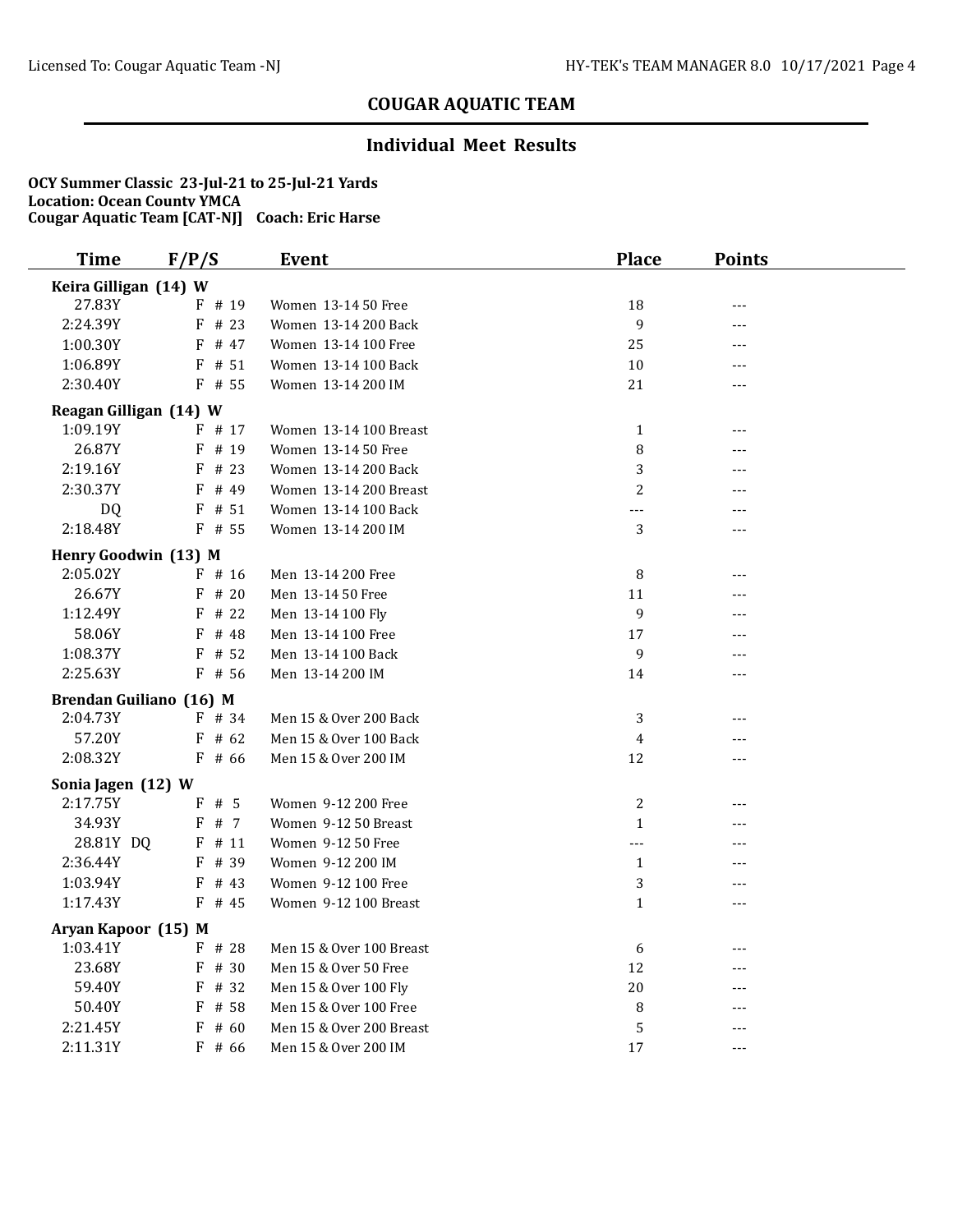### **Individual Meet Results**

| Riley Kopp (14) W<br>2:11.82Y<br>$F$ # 15<br>13<br>Women 13-14 200 Free<br>---<br>29.35Y<br>F # 19<br>31<br>Women 13-14 50 Free<br>---<br>1:15.81Y<br>$F$ # 21<br>20<br>Women 13-14 100 Fly<br>---<br>1:00.98Y<br>F # 47<br>26<br>Women 13-14 100 Free<br>1:09.90Y<br>15<br>$F$ # 51<br>Women 13-14 100 Back<br>---<br>2:28.73Y<br>18<br>$F$ # 55<br>Women 13-14 200 IM<br>---<br>Tessa Kunkel (15) W<br>2:22.20Y<br>$F$ # 25<br>29<br>Women 15 & Over 200 Free<br>$---$<br>30.33Y<br>F # 29<br>38<br>Women 15 & Over 50 Free<br>---<br>1:13.36Y<br>29<br>F # 31<br>Women 15 & Over 100 Fly<br>---<br>1:04.79Y<br>F # 57<br>Women 15 & Over 100 Free<br>42<br>---<br>2:41.77Y<br>Women 15 & Over 200 Fly<br>$F$ # 63<br>13<br>---<br>Gabby Kutsup (16) W<br>2:12.83Y<br>$F$ # 25<br>Women 15 & Over 200 Free<br>27<br>---<br>29.78Y<br>F # 29<br>Women 15 & Over 50 Free<br>36<br>---<br>2:36.35Y<br>F # 33<br>Women 15 & Over 200 Back<br>17<br>---<br>1:02.39Y<br>Women 15 & Over 100 Free<br>38<br>F # 57<br>---<br>1:12.48Y<br>Women 15 & Over 100 Back<br>$F$ # 61<br>28<br>---<br>Alejandra Laynez (16) W<br>1:59.28Y<br>Women 15 & Over 200 Free<br>$F$ # 25<br>4<br>---<br>1:01.01Y<br>F # 31<br>Women 15 & Over 100 Fly<br>4<br>---<br>56.13Y<br>F # 57<br>Women 15 & Over 100 Free<br>9<br>---<br>$\overline{c}$<br>2:12.18Y<br>$F$ # 63<br>Women 15 & Over 200 Fly<br>2:15.94Y<br>$F$ # 65<br>Women 15 & Over 200 IM<br>3<br>---<br>Angel Laynez (17) M<br>1:56.27Y<br>$F$ # 26<br>Men 15 & Over 200 Free<br>15<br>---<br>23.44Y<br>F # 30<br>Men 15 & Over 50 Free<br>9<br>---<br>1:00.57Y<br>F # 32<br>25<br>Men 15 & Over 100 Fly<br>52.92Y<br>Men 15 & Over 100 Free<br>$F$ # 58<br>19<br>---<br>59.23Y<br>$F$ # 62<br>Men 15 & Over 100 Back<br>8<br>---<br>2:08.14Y<br>$F$ # 66<br>Men 15 & Over 200 IM<br>11<br>---<br>Leticia Laynez (14) W<br>1:09.33Y<br>F # 17<br>$\overline{c}$<br>Women 13-14 100 Breast<br>---<br>1:01.09Y<br>$\overline{c}$<br>$F$ # 21<br>Women 13-14 100 Fly<br>---<br>2:28.57Y<br>F # 49<br>Women 13-14 200 Breast<br>$\mathbf{1}$<br>---<br>--- | <b>Time</b> | F/P/S  | Event              | <b>Place</b> | <b>Points</b> |  |
|-----------------------------------------------------------------------------------------------------------------------------------------------------------------------------------------------------------------------------------------------------------------------------------------------------------------------------------------------------------------------------------------------------------------------------------------------------------------------------------------------------------------------------------------------------------------------------------------------------------------------------------------------------------------------------------------------------------------------------------------------------------------------------------------------------------------------------------------------------------------------------------------------------------------------------------------------------------------------------------------------------------------------------------------------------------------------------------------------------------------------------------------------------------------------------------------------------------------------------------------------------------------------------------------------------------------------------------------------------------------------------------------------------------------------------------------------------------------------------------------------------------------------------------------------------------------------------------------------------------------------------------------------------------------------------------------------------------------------------------------------------------------------------------------------------------------------------------------------------------------------------------------------------------------------------------------------------------------------------------------------------------------------------------------------------------------------------------------------|-------------|--------|--------------------|--------------|---------------|--|
|                                                                                                                                                                                                                                                                                                                                                                                                                                                                                                                                                                                                                                                                                                                                                                                                                                                                                                                                                                                                                                                                                                                                                                                                                                                                                                                                                                                                                                                                                                                                                                                                                                                                                                                                                                                                                                                                                                                                                                                                                                                                                               |             |        |                    |              |               |  |
|                                                                                                                                                                                                                                                                                                                                                                                                                                                                                                                                                                                                                                                                                                                                                                                                                                                                                                                                                                                                                                                                                                                                                                                                                                                                                                                                                                                                                                                                                                                                                                                                                                                                                                                                                                                                                                                                                                                                                                                                                                                                                               |             |        |                    |              |               |  |
|                                                                                                                                                                                                                                                                                                                                                                                                                                                                                                                                                                                                                                                                                                                                                                                                                                                                                                                                                                                                                                                                                                                                                                                                                                                                                                                                                                                                                                                                                                                                                                                                                                                                                                                                                                                                                                                                                                                                                                                                                                                                                               |             |        |                    |              |               |  |
|                                                                                                                                                                                                                                                                                                                                                                                                                                                                                                                                                                                                                                                                                                                                                                                                                                                                                                                                                                                                                                                                                                                                                                                                                                                                                                                                                                                                                                                                                                                                                                                                                                                                                                                                                                                                                                                                                                                                                                                                                                                                                               |             |        |                    |              |               |  |
|                                                                                                                                                                                                                                                                                                                                                                                                                                                                                                                                                                                                                                                                                                                                                                                                                                                                                                                                                                                                                                                                                                                                                                                                                                                                                                                                                                                                                                                                                                                                                                                                                                                                                                                                                                                                                                                                                                                                                                                                                                                                                               |             |        |                    |              |               |  |
|                                                                                                                                                                                                                                                                                                                                                                                                                                                                                                                                                                                                                                                                                                                                                                                                                                                                                                                                                                                                                                                                                                                                                                                                                                                                                                                                                                                                                                                                                                                                                                                                                                                                                                                                                                                                                                                                                                                                                                                                                                                                                               |             |        |                    |              |               |  |
|                                                                                                                                                                                                                                                                                                                                                                                                                                                                                                                                                                                                                                                                                                                                                                                                                                                                                                                                                                                                                                                                                                                                                                                                                                                                                                                                                                                                                                                                                                                                                                                                                                                                                                                                                                                                                                                                                                                                                                                                                                                                                               |             |        |                    |              |               |  |
|                                                                                                                                                                                                                                                                                                                                                                                                                                                                                                                                                                                                                                                                                                                                                                                                                                                                                                                                                                                                                                                                                                                                                                                                                                                                                                                                                                                                                                                                                                                                                                                                                                                                                                                                                                                                                                                                                                                                                                                                                                                                                               |             |        |                    |              |               |  |
|                                                                                                                                                                                                                                                                                                                                                                                                                                                                                                                                                                                                                                                                                                                                                                                                                                                                                                                                                                                                                                                                                                                                                                                                                                                                                                                                                                                                                                                                                                                                                                                                                                                                                                                                                                                                                                                                                                                                                                                                                                                                                               |             |        |                    |              |               |  |
|                                                                                                                                                                                                                                                                                                                                                                                                                                                                                                                                                                                                                                                                                                                                                                                                                                                                                                                                                                                                                                                                                                                                                                                                                                                                                                                                                                                                                                                                                                                                                                                                                                                                                                                                                                                                                                                                                                                                                                                                                                                                                               |             |        |                    |              |               |  |
|                                                                                                                                                                                                                                                                                                                                                                                                                                                                                                                                                                                                                                                                                                                                                                                                                                                                                                                                                                                                                                                                                                                                                                                                                                                                                                                                                                                                                                                                                                                                                                                                                                                                                                                                                                                                                                                                                                                                                                                                                                                                                               |             |        |                    |              |               |  |
|                                                                                                                                                                                                                                                                                                                                                                                                                                                                                                                                                                                                                                                                                                                                                                                                                                                                                                                                                                                                                                                                                                                                                                                                                                                                                                                                                                                                                                                                                                                                                                                                                                                                                                                                                                                                                                                                                                                                                                                                                                                                                               |             |        |                    |              |               |  |
|                                                                                                                                                                                                                                                                                                                                                                                                                                                                                                                                                                                                                                                                                                                                                                                                                                                                                                                                                                                                                                                                                                                                                                                                                                                                                                                                                                                                                                                                                                                                                                                                                                                                                                                                                                                                                                                                                                                                                                                                                                                                                               |             |        |                    |              |               |  |
|                                                                                                                                                                                                                                                                                                                                                                                                                                                                                                                                                                                                                                                                                                                                                                                                                                                                                                                                                                                                                                                                                                                                                                                                                                                                                                                                                                                                                                                                                                                                                                                                                                                                                                                                                                                                                                                                                                                                                                                                                                                                                               |             |        |                    |              |               |  |
|                                                                                                                                                                                                                                                                                                                                                                                                                                                                                                                                                                                                                                                                                                                                                                                                                                                                                                                                                                                                                                                                                                                                                                                                                                                                                                                                                                                                                                                                                                                                                                                                                                                                                                                                                                                                                                                                                                                                                                                                                                                                                               |             |        |                    |              |               |  |
|                                                                                                                                                                                                                                                                                                                                                                                                                                                                                                                                                                                                                                                                                                                                                                                                                                                                                                                                                                                                                                                                                                                                                                                                                                                                                                                                                                                                                                                                                                                                                                                                                                                                                                                                                                                                                                                                                                                                                                                                                                                                                               |             |        |                    |              |               |  |
|                                                                                                                                                                                                                                                                                                                                                                                                                                                                                                                                                                                                                                                                                                                                                                                                                                                                                                                                                                                                                                                                                                                                                                                                                                                                                                                                                                                                                                                                                                                                                                                                                                                                                                                                                                                                                                                                                                                                                                                                                                                                                               |             |        |                    |              |               |  |
|                                                                                                                                                                                                                                                                                                                                                                                                                                                                                                                                                                                                                                                                                                                                                                                                                                                                                                                                                                                                                                                                                                                                                                                                                                                                                                                                                                                                                                                                                                                                                                                                                                                                                                                                                                                                                                                                                                                                                                                                                                                                                               |             |        |                    |              |               |  |
|                                                                                                                                                                                                                                                                                                                                                                                                                                                                                                                                                                                                                                                                                                                                                                                                                                                                                                                                                                                                                                                                                                                                                                                                                                                                                                                                                                                                                                                                                                                                                                                                                                                                                                                                                                                                                                                                                                                                                                                                                                                                                               |             |        |                    |              |               |  |
|                                                                                                                                                                                                                                                                                                                                                                                                                                                                                                                                                                                                                                                                                                                                                                                                                                                                                                                                                                                                                                                                                                                                                                                                                                                                                                                                                                                                                                                                                                                                                                                                                                                                                                                                                                                                                                                                                                                                                                                                                                                                                               |             |        |                    |              |               |  |
|                                                                                                                                                                                                                                                                                                                                                                                                                                                                                                                                                                                                                                                                                                                                                                                                                                                                                                                                                                                                                                                                                                                                                                                                                                                                                                                                                                                                                                                                                                                                                                                                                                                                                                                                                                                                                                                                                                                                                                                                                                                                                               |             |        |                    |              |               |  |
|                                                                                                                                                                                                                                                                                                                                                                                                                                                                                                                                                                                                                                                                                                                                                                                                                                                                                                                                                                                                                                                                                                                                                                                                                                                                                                                                                                                                                                                                                                                                                                                                                                                                                                                                                                                                                                                                                                                                                                                                                                                                                               |             |        |                    |              |               |  |
|                                                                                                                                                                                                                                                                                                                                                                                                                                                                                                                                                                                                                                                                                                                                                                                                                                                                                                                                                                                                                                                                                                                                                                                                                                                                                                                                                                                                                                                                                                                                                                                                                                                                                                                                                                                                                                                                                                                                                                                                                                                                                               |             |        |                    |              |               |  |
|                                                                                                                                                                                                                                                                                                                                                                                                                                                                                                                                                                                                                                                                                                                                                                                                                                                                                                                                                                                                                                                                                                                                                                                                                                                                                                                                                                                                                                                                                                                                                                                                                                                                                                                                                                                                                                                                                                                                                                                                                                                                                               |             |        |                    |              |               |  |
|                                                                                                                                                                                                                                                                                                                                                                                                                                                                                                                                                                                                                                                                                                                                                                                                                                                                                                                                                                                                                                                                                                                                                                                                                                                                                                                                                                                                                                                                                                                                                                                                                                                                                                                                                                                                                                                                                                                                                                                                                                                                                               |             |        |                    |              |               |  |
|                                                                                                                                                                                                                                                                                                                                                                                                                                                                                                                                                                                                                                                                                                                                                                                                                                                                                                                                                                                                                                                                                                                                                                                                                                                                                                                                                                                                                                                                                                                                                                                                                                                                                                                                                                                                                                                                                                                                                                                                                                                                                               |             |        |                    |              |               |  |
|                                                                                                                                                                                                                                                                                                                                                                                                                                                                                                                                                                                                                                                                                                                                                                                                                                                                                                                                                                                                                                                                                                                                                                                                                                                                                                                                                                                                                                                                                                                                                                                                                                                                                                                                                                                                                                                                                                                                                                                                                                                                                               |             |        |                    |              |               |  |
|                                                                                                                                                                                                                                                                                                                                                                                                                                                                                                                                                                                                                                                                                                                                                                                                                                                                                                                                                                                                                                                                                                                                                                                                                                                                                                                                                                                                                                                                                                                                                                                                                                                                                                                                                                                                                                                                                                                                                                                                                                                                                               |             |        |                    |              |               |  |
|                                                                                                                                                                                                                                                                                                                                                                                                                                                                                                                                                                                                                                                                                                                                                                                                                                                                                                                                                                                                                                                                                                                                                                                                                                                                                                                                                                                                                                                                                                                                                                                                                                                                                                                                                                                                                                                                                                                                                                                                                                                                                               |             |        |                    |              |               |  |
|                                                                                                                                                                                                                                                                                                                                                                                                                                                                                                                                                                                                                                                                                                                                                                                                                                                                                                                                                                                                                                                                                                                                                                                                                                                                                                                                                                                                                                                                                                                                                                                                                                                                                                                                                                                                                                                                                                                                                                                                                                                                                               |             |        |                    |              |               |  |
|                                                                                                                                                                                                                                                                                                                                                                                                                                                                                                                                                                                                                                                                                                                                                                                                                                                                                                                                                                                                                                                                                                                                                                                                                                                                                                                                                                                                                                                                                                                                                                                                                                                                                                                                                                                                                                                                                                                                                                                                                                                                                               |             |        |                    |              |               |  |
|                                                                                                                                                                                                                                                                                                                                                                                                                                                                                                                                                                                                                                                                                                                                                                                                                                                                                                                                                                                                                                                                                                                                                                                                                                                                                                                                                                                                                                                                                                                                                                                                                                                                                                                                                                                                                                                                                                                                                                                                                                                                                               |             |        |                    |              |               |  |
|                                                                                                                                                                                                                                                                                                                                                                                                                                                                                                                                                                                                                                                                                                                                                                                                                                                                                                                                                                                                                                                                                                                                                                                                                                                                                                                                                                                                                                                                                                                                                                                                                                                                                                                                                                                                                                                                                                                                                                                                                                                                                               |             |        |                    |              |               |  |
|                                                                                                                                                                                                                                                                                                                                                                                                                                                                                                                                                                                                                                                                                                                                                                                                                                                                                                                                                                                                                                                                                                                                                                                                                                                                                                                                                                                                                                                                                                                                                                                                                                                                                                                                                                                                                                                                                                                                                                                                                                                                                               |             |        |                    |              |               |  |
|                                                                                                                                                                                                                                                                                                                                                                                                                                                                                                                                                                                                                                                                                                                                                                                                                                                                                                                                                                                                                                                                                                                                                                                                                                                                                                                                                                                                                                                                                                                                                                                                                                                                                                                                                                                                                                                                                                                                                                                                                                                                                               |             |        |                    |              |               |  |
|                                                                                                                                                                                                                                                                                                                                                                                                                                                                                                                                                                                                                                                                                                                                                                                                                                                                                                                                                                                                                                                                                                                                                                                                                                                                                                                                                                                                                                                                                                                                                                                                                                                                                                                                                                                                                                                                                                                                                                                                                                                                                               |             |        |                    |              |               |  |
|                                                                                                                                                                                                                                                                                                                                                                                                                                                                                                                                                                                                                                                                                                                                                                                                                                                                                                                                                                                                                                                                                                                                                                                                                                                                                                                                                                                                                                                                                                                                                                                                                                                                                                                                                                                                                                                                                                                                                                                                                                                                                               | 2:12.79Y    | F # 55 | Women 13-14 200 IM | $\mathbf{1}$ |               |  |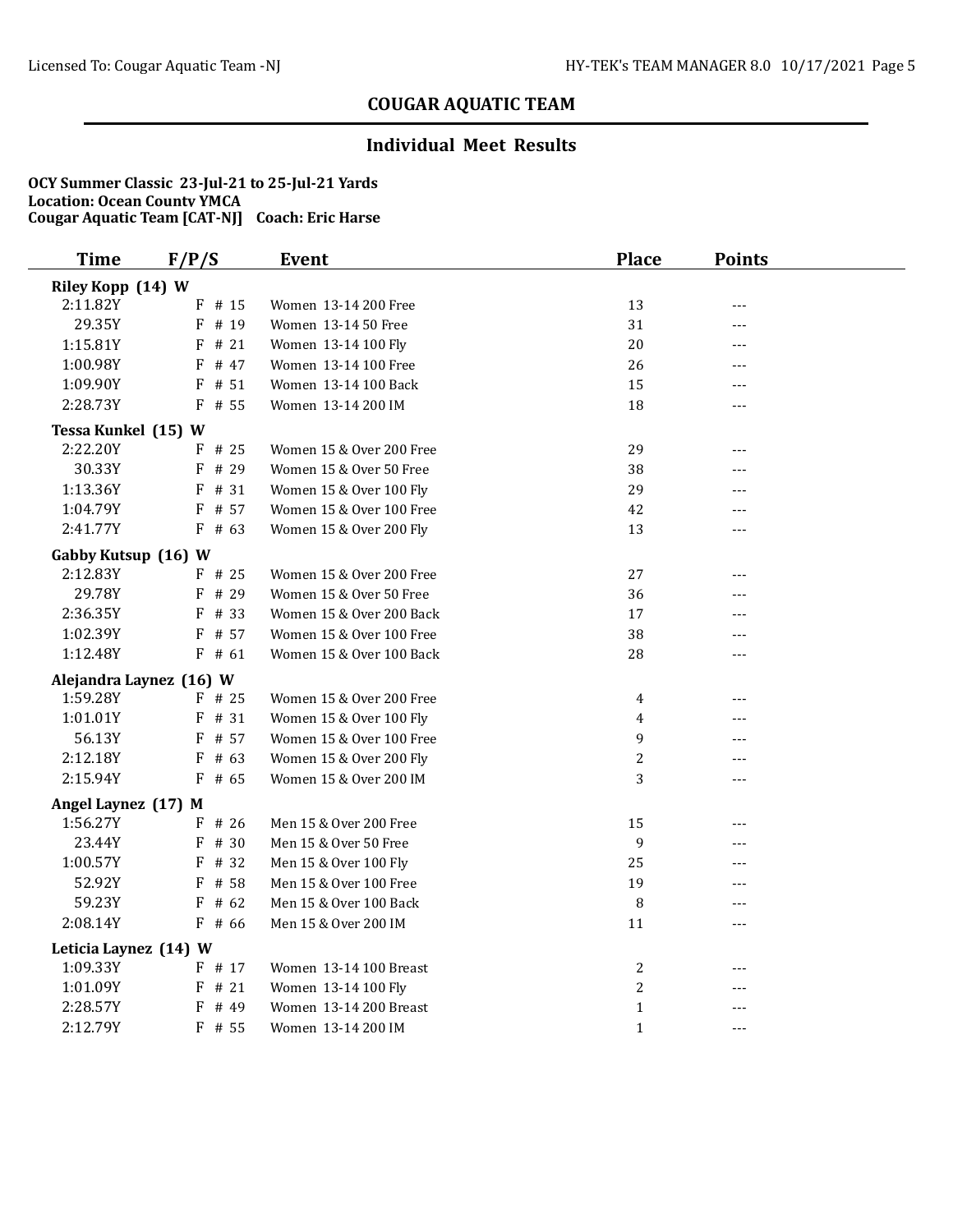### **Individual Meet Results**

| <b>Time</b>            | F/P/S                                        | Event                                     | <b>Place</b> | <b>Points</b> |  |
|------------------------|----------------------------------------------|-------------------------------------------|--------------|---------------|--|
| Charlotte Lepis (17) W |                                              |                                           |              |               |  |
| 1:56.23Y               | $F$ # 25                                     | Women 15 & Over 200 Free                  | $\mathbf{1}$ | $---$         |  |
| 25.42Y                 | # 29<br>F                                    | Women 15 & Over 50 Free                   | 3            | ---           |  |
| 1:01.50Y               | # 31<br>F                                    | Women 15 & Over 100 Fly                   | 7            | ---           |  |
| 54.27Y                 | # 57<br>F                                    | Women 15 & Over 100 Free                  | $\mathbf{1}$ | ---           |  |
| 1:01.91Y               | F<br># 61                                    | Women 15 & Over 100 Back                  | 4            |               |  |
| 2:17.04Y               | $F$ # 65                                     | Women 15 & Over 200 IM                    | 7            | $---$         |  |
| Ella Lepis (15) W      |                                              |                                           |              |               |  |
| 2:04.11Y               | $F$ # 25                                     | Women 15 & Over 200 Free                  | 12           | $---$         |  |
| 1:18.93Y               | $F$ # 27                                     | Women 15 & Over 100 Breast                | 20           |               |  |
| 1:04.86Y               | $F$ # 31                                     | Women 15 & Over 100 Fly                   | 16           |               |  |
| 59.59Y                 | $F$ # 57                                     | Women 15 & Over 100 Free                  | 27           |               |  |
| 2:17.93Y               | $F$ # 63                                     | Women 15 & Over 200 Fly                   | 5            |               |  |
| 2:26.58Y               | $F$ # 65                                     | Women 15 & Over 200 IM                    | 27           | ---           |  |
| Sasha Lukonen (16) W   |                                              |                                           |              |               |  |
| 2:09.60Y               | $F$ # 25                                     | Women 15 & Over 200 Free                  | 21           | ---           |  |
| 29.21Y                 | $F$ # 29                                     | Women 15 & Over 50 Free                   | 32           |               |  |
| 2:26.23Y               | F<br># 33                                    | Women 15 & Over 200 Back                  | 15           |               |  |
| 1:01.28Y               | # 57<br>F                                    | Women 15 & Over 100 Free                  | 33           |               |  |
| 1:08.57Y               | $F$ # 61                                     | Women 15 & Over 100 Back                  | 23           | ---           |  |
| Alex Makovsky (13) M   |                                              |                                           |              |               |  |
| 2:05.51Y               | $F$ # 16                                     | Men 13-14 200 Free                        | 9            | ---           |  |
| 25.66Y                 | # 20<br>F                                    | Men 13-14 50 Free                         | 7            | $---$         |  |
| 2:27.62Y               | F # 24                                       | Men 13-14 200 Back                        | 4            | ---           |  |
| 55.33Y                 | F<br># 48                                    | Men 13-14 100 Free                        | 8            | ---           |  |
| 1:05.23Y               | $F$ # 52                                     | Men 13-14 100 Back                        | 6            | ---           |  |
| 2:23.93Y               | $F$ # 56                                     | Men 13-14 200 IM                          | 10           | ---           |  |
| Gracie Masella (13) W  |                                              |                                           |              |               |  |
| 1:11.26Y               | $F$ # 17                                     | Women 13-14 100 Breast                    | 4            |               |  |
| 26.86Y                 | $F$ # 19                                     | Women 13-14 50 Free                       | 7            |               |  |
| 59.40Y                 | $F$ # 47                                     | Women 13-14 100 Free                      | 18           |               |  |
| 2:41.01Y               | F<br># 49                                    | Women 13-14 200 Breast                    | 5            | ---           |  |
| 2:27.54Y               | $F$ # 55                                     | Women 13-14 200 IM                        | 16           | ---           |  |
|                        |                                              |                                           |              |               |  |
| 1:09.36Y               | <b>Christopher Mattesky (14) M</b><br>F # 18 |                                           |              |               |  |
| 27.79Y                 | #20<br>F                                     | Men 13-14 100 Breast<br>Men 13-14 50 Free | 2<br>15      |               |  |
| 1:10.20Y               | # 22<br>F                                    | Men 13-14 100 Fly                         | 7            |               |  |
| 2:28.42Y               | $F$ # 50                                     | Men 13-14 200 Breast                      | $\mathbf{1}$ |               |  |
| 2:24.13Y               |                                              | Men 13-14 200 IM                          |              |               |  |
|                        | $F$ # 56                                     |                                           | 11           | $---$         |  |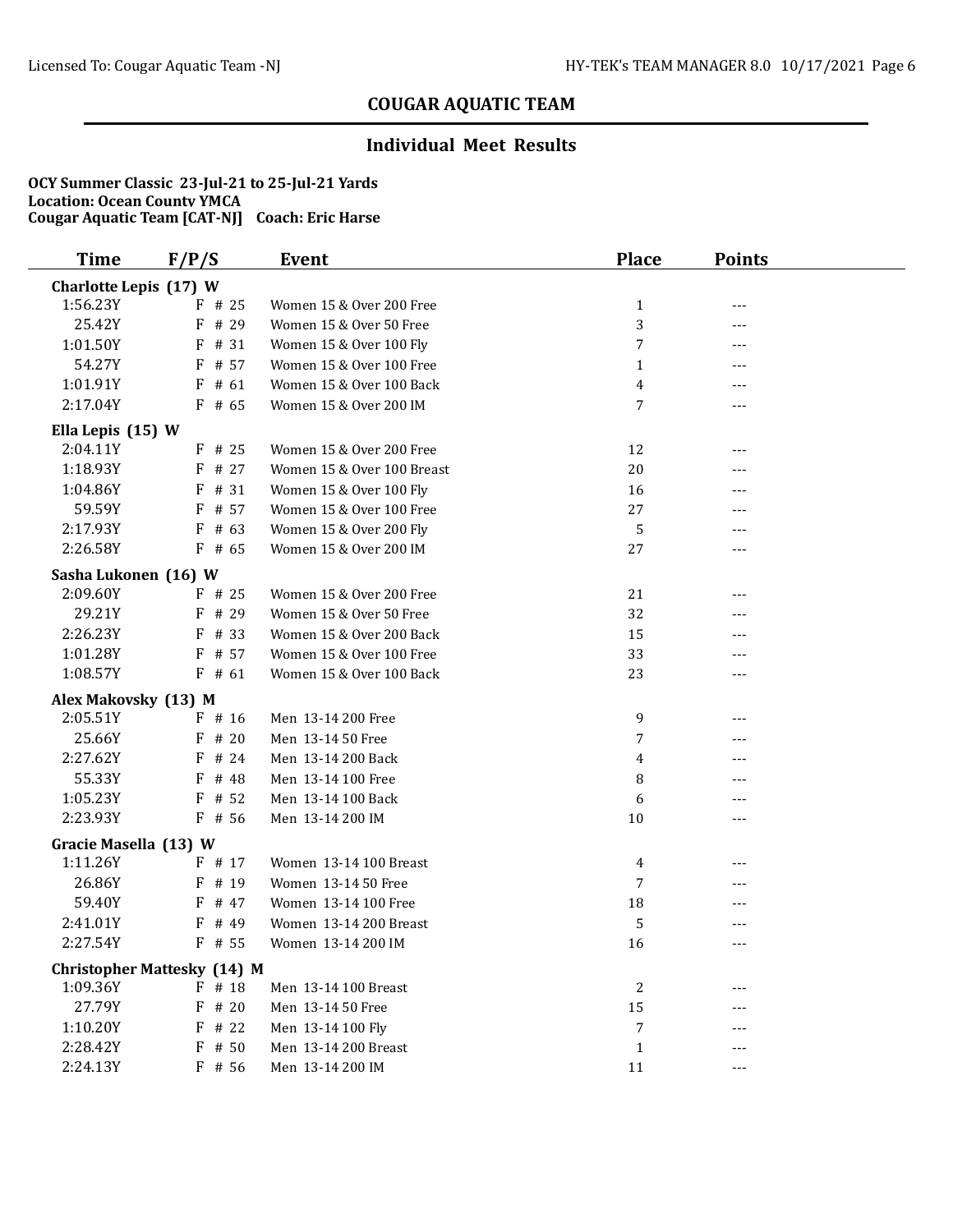### **Individual Meet Results**

| Time                           | F/P/S     | Event                    | <b>Place</b>     | <b>Points</b> |  |
|--------------------------------|-----------|--------------------------|------------------|---------------|--|
| <b>Lillian Mingione (11) W</b> |           |                          |                  |               |  |
| 2:40.20Y                       | $F$ # 5   | Women 9-12 200 Free      | 21               | $---$         |  |
| 43.35Y                         | # 7<br>F  | Women 9-12 50 Breast     | 6                | ---           |  |
| 33.49Y                         | F<br># 11 | Women 9-12 50 Free       | 23               | ---           |  |
| 1:17.80Y                       | # 37<br>F | Women 9-12 100 Back      | 10               | ---           |  |
| 2:53.65Y DQ                    | F # 39    | Women 9-12 200 IM        | $---$            | ---           |  |
| 1:34.41Y                       | $F$ # 45  | Women 9-12 100 Breast    | 6                | $---$         |  |
| Eli Muldoon (15) M             |           |                          |                  |               |  |
| 1:06.46Y                       | F # 28    | Men 15 & Over 100 Breast | 12               | $---$         |  |
| 59.28Y                         | F # 32    | Men 15 & Over 100 Fly    | 19               |               |  |
| 2:11.74Y                       | F # 34    | Men 15 & Over 200 Back   | 8                |               |  |
| 53.69Y                         | F # 58    | Men 15 & Over 100 Free   | 22               | ---           |  |
| 59.37Y                         | $F$ # 62  | Men 15 & Over 100 Back   | 9                | ---           |  |
| 2:12.17Y                       | $F$ # 66  | Men 15 & Over 200 IM     | 18               | $---$         |  |
| Caroline Murray (15) W         |           |                          |                  |               |  |
| 2:02.35Y                       | $F$ # 25  | Women 15 & Over 200 Free | 9                | $---$         |  |
| 1:02.79Y                       | $F$ # 31  | Women 15 & Over 100 Fly  | 10               |               |  |
| 2:16.60Y                       | # 33<br>F | Women 15 & Over 200 Back | 3                |               |  |
| 57.26Y                         | # 57<br>F | Women 15 & Over 100 Free | 14               |               |  |
| 2:13.05Y                       | $F$ # 63  | Women 15 & Over 200 Fly  | 3                |               |  |
| 2:22.59Y                       | $F$ # 65  | Women 15 & Over 200 IM   | 18               | ---           |  |
| Daniel Murray (12) M           |           |                          |                  |               |  |
| 41.26Y                         | F#4       | Men 9-12 50 Back         | 15               | $---$         |  |
| 2:48.87Y                       | F#6       | Men 9-12 200 Free        | 16               |               |  |
| 33.49Y                         | $F$ # 12  | Men 9-12 50 Free         | 21               | $---$         |  |
| 1:25.76Y                       | $F$ # 38  | Men 9-12 100 Back        | 15               | ---           |  |
| 52.44Y                         | $F$ # 42  | Men 9-12 50 Fly          | 24               | ---           |  |
| 1:15.91Y                       | $F$ # 44  | Men 9-12 100 Free        | 23               | $---$         |  |
| Ashley Peng (14) W             |           |                          |                  |               |  |
| 1:28.38Y                       | $F$ # 17  | Women 13-14 100 Breast   | 20               |               |  |
| 29.72Y                         | $F$ # 19  | Women 13-14 50 Free      | 32               | ---           |  |
| 2:28.78Y                       | $F$ # 23  | Women 13-14 200 Back     | 11               | $---$         |  |
| Kyle Phillips (14) M           |           |                          |                  |               |  |
| 1:56.01Y                       | $F$ # 16  | Men 13-14 200 Free       | $\boldsymbol{2}$ |               |  |
| 1:02.13Y                       | $F$ # 22  | Men 13-14 100 Fly        | 3                | ---           |  |
| 2:22.03Y                       | F # 24    | Men 13-14 200 Back       | 3                |               |  |
| 54.29Y                         | F<br># 48 | Men 13-14 100 Free       | 3                | ---           |  |
| 1:05.79Y                       | $F$ # 52  | Men 13-14 100 Back       | $\boldsymbol{7}$ |               |  |
| 2:15.81Y                       | $F$ # 56  | Men 13-14 200 IM         | 4                | ---           |  |
|                                |           |                          |                  |               |  |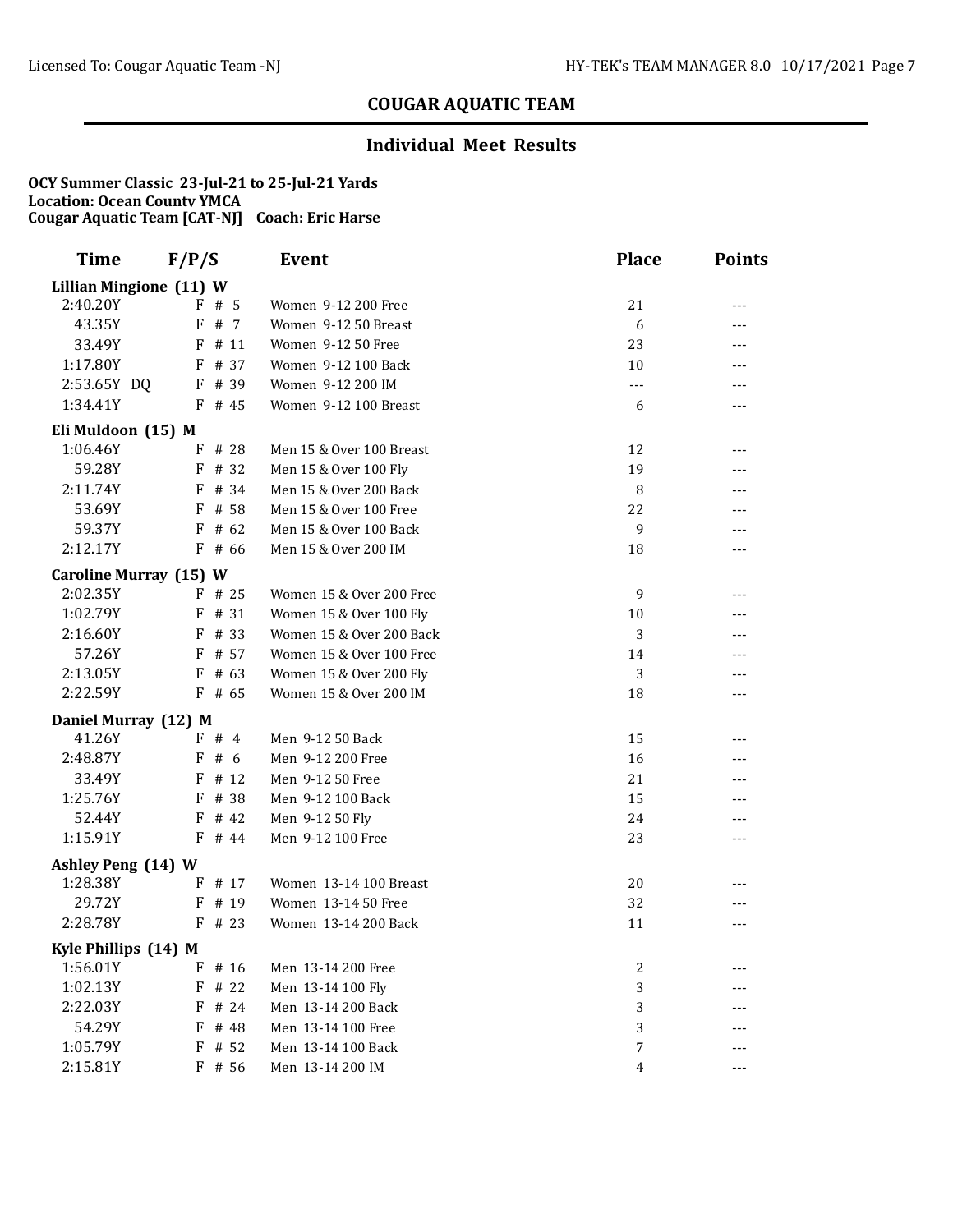### **Individual Meet Results**

| <b>Time</b>           | F/P/S                     | Event                      | <b>Place</b> | <b>Points</b> |  |
|-----------------------|---------------------------|----------------------------|--------------|---------------|--|
|                       | Matthew Piacentini (15) M |                            |              |               |  |
| 55.05Y                | F # 32                    | Men 15 & Over 100 Fly      | 6            | $---$         |  |
| 2:13.67Y DQ           | F # 34                    | Men 15 & Over 200 Back     | ---          | ---           |  |
| 50.73Y                | F # 58                    | Men 15 & Over 100 Free     | 9            | ---           |  |
| 57.13Y                | $F$ # 62                  | Men 15 & Over 100 Back     | 3            | ---           |  |
| 2:08.87Y              | $F$ # 66                  | Men 15 & Over 200 IM       | 14           | $---$         |  |
| Mario Pontidis (15) M |                           |                            |              |               |  |
| 1:54.52Y              | $F$ # 26                  | Men 15 & Over 200 Free     | 11           | $---$         |  |
| 1:06.23Y              | F # 28                    | Men 15 & Over 100 Breast   | 11           | ---           |  |
| 1:01.84Y              | F # 32                    | Men 15 & Over 100 Fly      | 27           |               |  |
| 2:24.45Y              | $F$ # 60                  | Men 15 & Over 200 Breast   | 7            | $---$         |  |
| 1:00.75Y              | $F$ # 62                  | Men 15 & Over 100 Back     | 14           |               |  |
| 2:08.74Y              | $F$ # 66                  | Men 15 & Over 200 IM       | 13           | $---$         |  |
| Vivianna Ramos (12) W |                           |                            |              |               |  |
| <b>NS</b>             | F # 7                     | Women 9-12 50 Breast       | ---          | ---           |  |
| <b>NS</b>             | F<br># 9                  | Women 9-12 100 Fly         |              | ---           |  |
| <b>NS</b>             | F<br># 11                 | Women 9-12 50 Free         | $---$        |               |  |
| 34.01Y                | # 41<br>F                 | Women 9-12 50 Fly          | 8            | ---           |  |
| 1:10.37Y              | $F$ # 43                  | Women 9-12 100 Free        | 16           |               |  |
| 1:24.85Y              | $F$ # 45                  | Women 9-12 100 Breast      | 3            | ---           |  |
|                       |                           |                            |              |               |  |
| Maximo Rivera (11) M  |                           |                            |              |               |  |
| 3:01.03Y              | $F$ # 40                  | Men 9-12 200 IM            | 9            | ---           |  |
| 36.53Y                | $F$ # 42                  | Men 9-12 50 Fly            | 13           | $---$         |  |
| 1:14.11Y              | $F$ # 44                  | Men 9-12 100 Free          | 22           | $---$         |  |
| Amanda Rohde (16) W   |                           |                            |              |               |  |
| 2:02.06Y              | $F$ # 25                  | Women 15 & Over 200 Free   | 8            |               |  |
| 27.14Y                | $F$ # 29                  | Women 15 & Over 50 Free    | 21           | ---           |  |
| 2:18.89Y              | F # 33                    | Women 15 & Over 200 Back   | 6            | ---           |  |
| 57.34Y                | $F$ # 57                  | Women 15 & Over 100 Free   | 15           | $---$         |  |
| 1:04.79Y              | $F$ # 61                  | Women 15 & Over 100 Back   | 12           | $---$         |  |
| 2:20.71Y              | $F$ # 65                  | Women 15 & Over 200 IM     | 15           | $---$         |  |
| Ashley Rohde (14) W   |                           |                            |              |               |  |
| 1:11.10Y              | $F$ # 47                  | Women 13-14 100 Free       | 48           |               |  |
| 1:19.66Y              | $F$ # 51                  | Women 13-14 100 Back       | 33           | ---           |  |
| 2:52.29Y              | $F$ # 55                  | Women 13-14 200 IM         | 40           |               |  |
| Kailey Ross (15) W    |                           |                            |              |               |  |
| 1:14.76Y              | $F$ # 27                  | Women 15 & Over 100 Breast | 11           |               |  |
| 28.34Y                | F # 29                    | Women 15 & Over 50 Free    | 30           |               |  |
| 2:17.52Y              | F # 33                    | Women 15 & Over 200 Back   | 4            |               |  |
| 2:37.75Y              | $F$ # 59                  | Women 15 & Over 200 Breast | 4            |               |  |
| 1:06.21Y              | $F$ # 61                  | Women 15 & Over 100 Back   | 16           | ---           |  |
| 2:21.59Y              | $F$ # 65                  | Women 15 & Over 200 IM     | 16           | $---$         |  |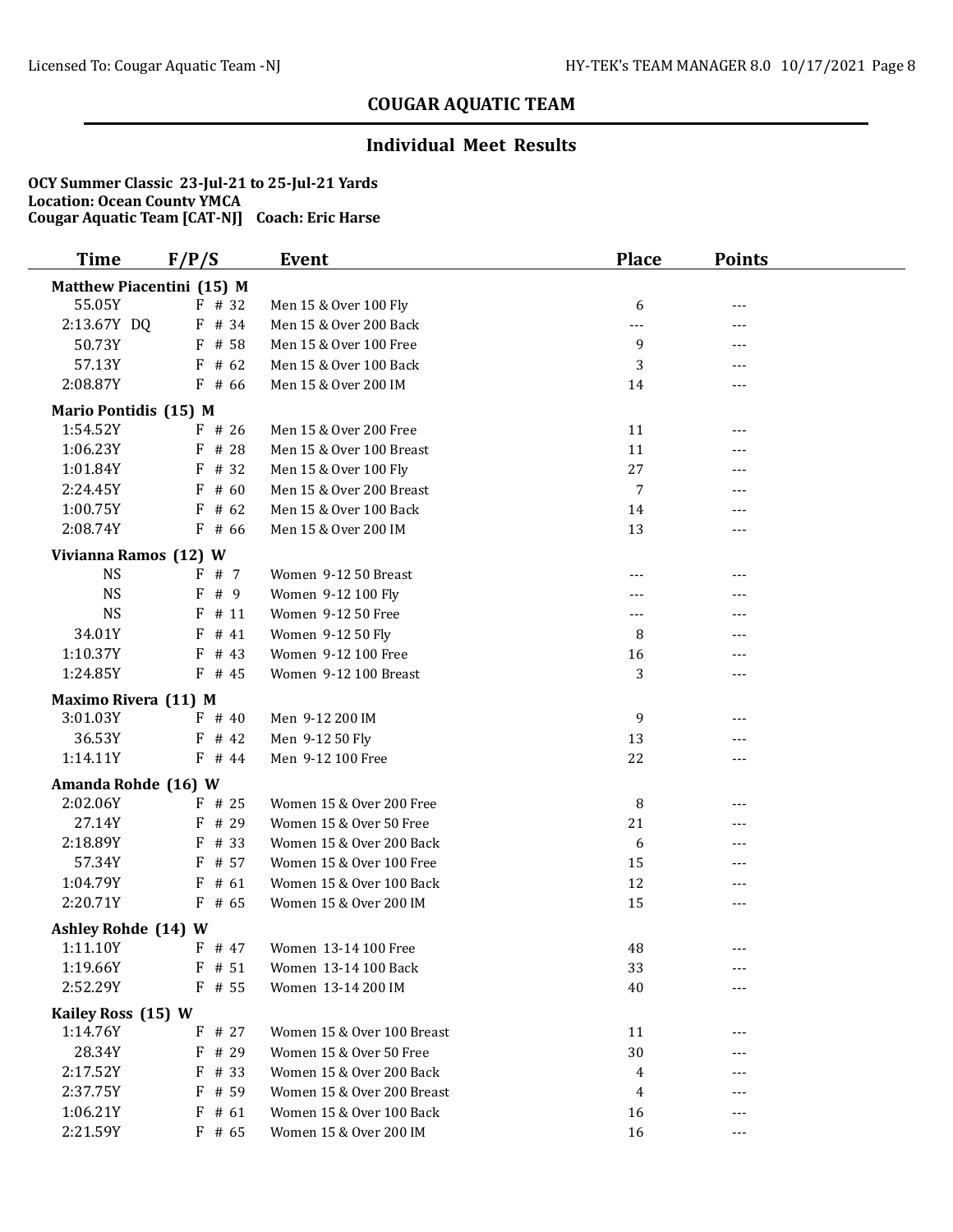### **Individual Meet Results**

| <b>Time</b>                 | F/P/S                   | Event                    | <b>Place</b> | <b>Points</b> |  |
|-----------------------------|-------------------------|--------------------------|--------------|---------------|--|
| <b>Schuyler Ross (17) W</b> |                         |                          |              |               |  |
| 1:58.35Y                    | $F$ # 25                | Women 15 & Over 200 Free | 3            | ---           |  |
| 25.96Y                      | # 29<br>F               | Women 15 & Over 50 Free  | 5            | ---           |  |
| 2:14.18Y                    | F # 33                  | Women 15 & Over 200 Back | 2            | ---           |  |
| 54.73Y                      | F # 57                  | Women 15 & Over 100 Free | 3            | $---$         |  |
| 1:01.93Y                    | $F$ # 61                | Women 15 & Over 100 Back | 5            | ---           |  |
| John Sagui (13) M           |                         |                          |              |               |  |
| 2:11.87Y                    | $F$ # 16                | Men 13-14 200 Free       | 13           | ---           |  |
| 1:16.64Y                    | F # 18                  | Men 13-14 100 Breast     | 6            |               |  |
| 28.19Y                      | $F$ # 20                | Men 13-14 50 Free        | 18           | ---           |  |
| 59.48Y                      | F<br># 48               | Men 13-14 100 Free       | 19           | ---           |  |
| 2:46.37Y                    | # 50<br>F               | Men 13-14 200 Breast     | 6            | ---           |  |
| 2:35.65Y                    | F # 56                  | Men 13-14 200 IM         | 20           | ---           |  |
| Koji Sawa (12) M            |                         |                          |              |               |  |
| 2:27.50Y                    | F # 2                   | Men 11-12 200 Breast     | $\mathbf{1}$ | ---           |  |
| 32.19Y                      | #8<br>F                 | Men 9-12 50 Breast       | 2            | ---           |  |
| 2:21.45Y                    | F<br># 14               | Men 11-12 200 Back       | $\mathbf{1}$ | ---           |  |
| 1:04.43Y                    | # 38<br>F               | Men 9-12 100 Back        | $\mathbf{1}$ |               |  |
| 29.36Y                      | $F$ # 42                | Men 9-12 50 Fly          | 3            | $---$         |  |
| 1:08.79Y                    | $F$ # 46                | Men 9-12 100 Breast      | 2            | ---           |  |
|                             |                         |                          |              |               |  |
| Margaret Sawa (14) W        |                         |                          |              |               |  |
| 2:03.83Y                    | $F$ # 15                | Women 13-14 200 Free     | 5            | ---           |  |
| 27.01Y                      | $F$ # 19                | Women 13-14 50 Free      | 12           | ---           |  |
| 2:25.33Y                    | F<br># 23               | Women 13-14 200 Back     | 10           | ---           |  |
| 56.56Y                      | F # 47                  | Women 13-14 100 Free     | 6            |               |  |
| 1:06.62Y                    | $F$ # 51                | Women 13-14 100 Back     | 9            | ---           |  |
| 2:27.90Y                    | $F$ # 55                | Women 13-14 200 IM       | 17           | ---           |  |
| David Slowinski (16) M      |                         |                          |              |               |  |
| 1:48.26Y                    | $F$ # 26                | Men 15 & Over 200 Free   | 2            | ---           |  |
| 23.47Y                      | F # 30                  | Men 15 & Over 50 Free    | 10           | ---           |  |
| 55.82Y                      | # 32<br>F               | Men 15 & Over 100 Fly    | 8            | ---           |  |
| 49.72Y                      | F # 58                  | Men 15 & Over 100 Free   | 6            | ---           |  |
| 2:03.50Y                    | $F$ # 64                | Men 15 & Over 200 Fly    | 3            | ---           |  |
| Mark Suarez (12) M          |                         |                          |              |               |  |
| 2:05.78Y                    | F#6                     | Men 9-12 200 Free        | 2            | ---           |  |
| 1:08.02Y                    | $F$ # 10                | Men 9-12 100 Fly         | 3            |               |  |
| 27.33Y                      | $F$ # 12                | Men 9-12 50 Free         | 4            | ---           |  |
|                             | Elaura Thorngren (11) W |                          |              |               |  |
| <b>NS</b>                   | F#5                     | Women 9-12 200 Free      |              |               |  |
| <b>NS</b>                   | F # 7                   | Women 9-12 50 Breast     |              | ---           |  |
| <b>NS</b>                   | $F$ # 11                | Women 9-12 50 Free       |              | ---           |  |